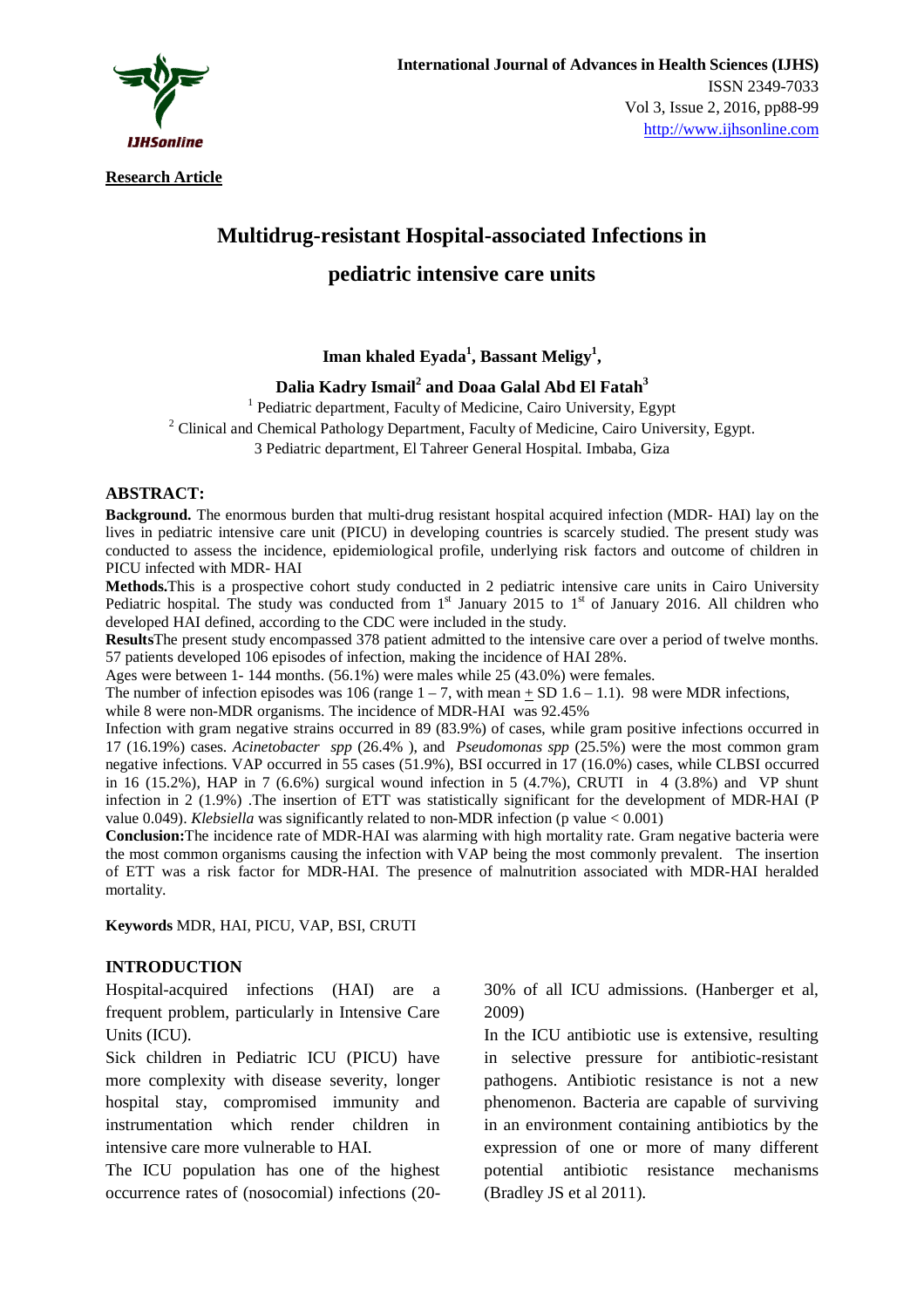Among HAI, multidrug-resistance (MDR) bacteria pose an emerging threat worldwide in hospitalized children. (Ho, 2003). Due to this ongoing resistance to infections the ICU is considered the epicentre of infection and resistance (Brusselaers et al 2011).

The occurrence of infection and MDR causes substantial clinical and economic burden and boosts the deleterious impact of nosocomial infection. Salgado et al, 2005

Most studies on HAI are conducted in developed countries and on adult intensive care units, while data on hospital acquired MDR bacteria in pediatric intensive care units in developing countries is scarce.

In this study, we investigated the epidemiological profile of HAIs in a PICU in Egyptian tertiary care teaching hospital and the risk factors associated with these infections. **Methodology.**

This study was conducted in two pediatric intensive care units (PICU) in Cairo University Pediatric hospital from  $1<sup>st</sup>$  January to  $1<sup>st</sup>$ December. This hospital is a tertiary teaching hospital located in the capital city with referral from all over the country.

The 2 PICU units consist of 28 beds in open ward design receiving medical and surgical patients.

## **Study design**

This is a cross sectional prospective study to assess the incidence and risk factors for the development of MDR in PICU patients. All patients admitted to the unit are included in this study, those who developed infections after 48 hours of admission were considered eligible for the study and cases were classified as HAI - MDR as cases, while HAI-non MDR as controls.

## **Infection control practice in the unit:**

Hand hygiene was supervised by infection control team in the hospital. Gloves are worn upon contact with body secretions. Alcohol– based hand gel is present at the point of care of each patient separately.

VAP bundle was maintained as semi recumbent position, oral antiseptics use, orotracheal intubation, stress ulcer drugs are used when needed, change of patients circuits when visibly soiled, and suctioning of respiratory secretions was on demand. (Coffin et al, 2008)

## **Data analysis**

Medical charts of the patient were studied to evaluate demographic data as age and sex. Medical data were collected as underlying disease, length of hospital stay, prior intake of antibiotics, nutritional state, immunological state, and invasive devices inserted.

## **Microbiological methods**

All microbiological specimens were submitted to the microbiology laboratory of the specialized pediatric Cairo university hospital. All specimens were inoculated on blood agar, chocolate agar, Maconkey agar. All plates were incubated overnight at 35 c and chocolate agar plates were incubated in 5% candle jar. The isolated organisms were identified by standard microbiological techniques.

Detailed susceptibility analysis was carried out by the disc diffusion method according to CLSI guidelines and interpretative criteria (imipenem, meropenem, cefoxitin, ceftazidime, ceftriaxone, piperacillin, piperacillintazobactam, amoxicillin/ clavulanic acid, amikacin, gentamicin, trimethoprim/sulfamethoxazole, and Flourorquinolones . (Mast Diagnostics, Merseyside, UK).

The extended spectrum β-lactamase (ESBL) phenotypic screening and confirmatory tests were done according to CLSI guidelines. (CLSI, 2010). AmpC β-lactamases were screened by the standard disk diffusion test using 30-µg cefoxitin disks. Isolates with zone diameters of less than 18 mm were considered AmpC positive.

Gram negative bacilli were defined as multidrug-resistant (MDR) when they showed resistance to three or more antimicrobial classes. (Magiorakos et al, 2012) . Isolated Staphylococcus strains were tested for methicillin resistance using cefoxitin (FOX : 30 µg) for prediction of mecA gene mediated methicillin resistance in the staphylococcus species , as recommended by CLSI (CLSI, 2010)

# **Definitions**

**HAI:** PICU-acquired HAIs were defined according to the Centre for Disease Control and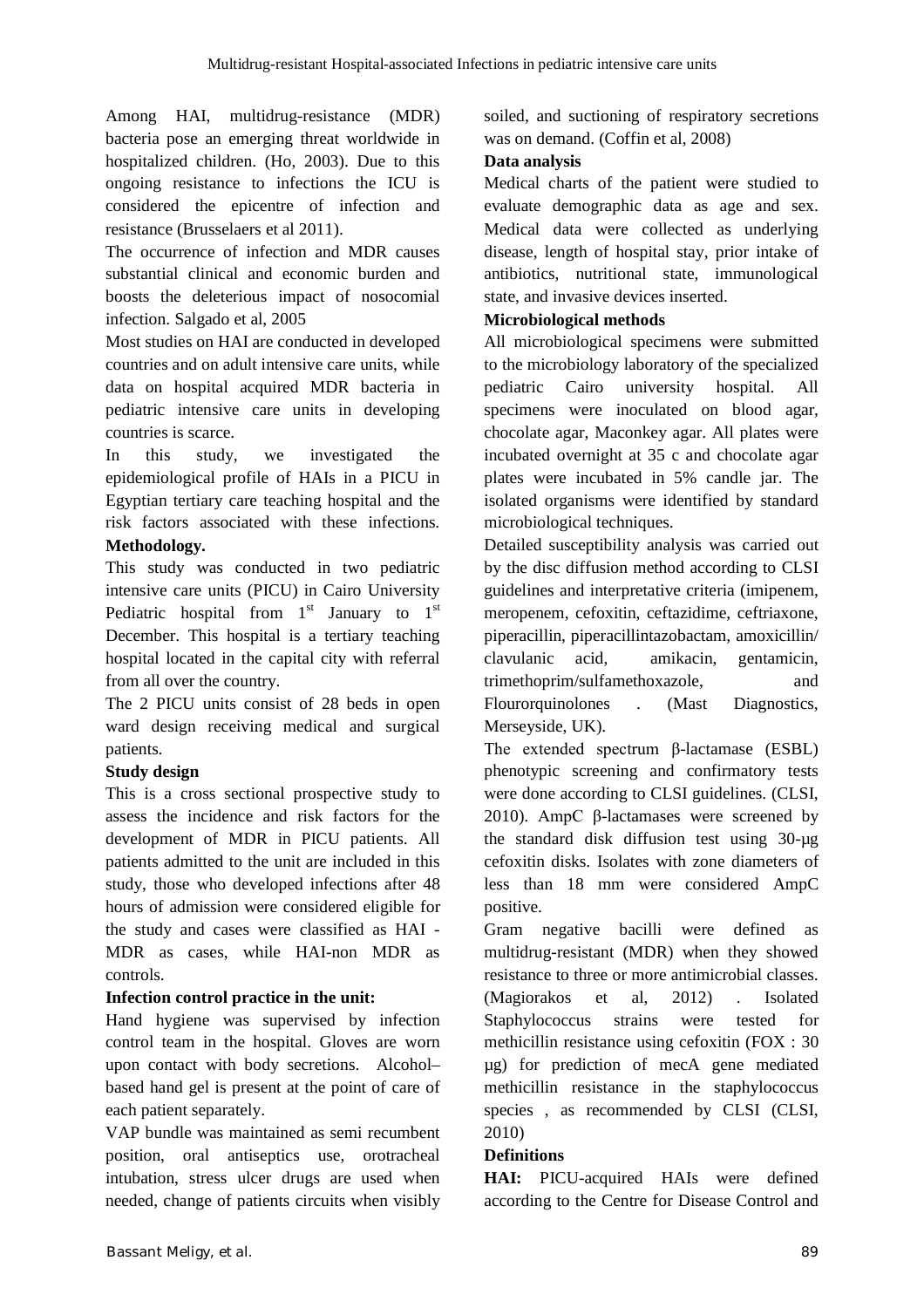Prevention (CDC). Infections that commenced at or after 48h after admission to the PICU were included as PICU-acquired infections. (Horan, 2008)

**MDR** : organisms are considered MDR if they were found to be resistant to at least three of the following antibiotic classes: antipseudomonal cephalosporins/penicillins, macrolides, carbapenems, fluoroquinolones, and aminoglycosides. MRSA; extended- spectrum βlactamase-producing gram-negative Enterobacteriaceae, such as Klebsiella spp., E. coli , and Proteus spp.; P. aeruginosa resistant to ceftazidime or carbapenems; other pan-resistant Enterobacteriaceae bacteria or those sensitive only to carbapenems; sulfonamide-resistant Stenotrophomonas spp.; Acinetobacter spp. resistant to ampicillin, ampicillin/sulbactam, or carbapenems; and vancomycin-resistant Enterococcus spp. Other organisms were considered

**VAP**. Ventilator-associated pneumonia (VAP) was defined as infection in a mechanically ventilated patient with a chest roentgenogram with progressive infiltrates with at least one of the following criteria: new onset of purulent sputum or change in sputum character, fever >  $38.2^{\circ}$ C or leucocytosis > 12,000 mm<sup>3</sup>; or isolation of an etiologic agent from a specimen obtained by tracheal aspirate, bronchial brushing or bronchoalveolar lavage, or biopsy. (Koenig SM, Truwit, 2006)

**BSI:** was defined as occurring when a patient had a recognized pathogen isolated from one or more blood cultures after 48 hours of hospital admission that was not related to an infection at another site, while central line-associated bloodstream infection (CLA-BSI) was defined if the BSI occurred after 48 hours of central line insertion. The patient also had at least one of the following signs or symptoms: fever (temperature  $\geq$  38 °C), chills, or hypotension. For skin commensals (i.e. diphtheroids, ropionibacterium spp., coagulase-negative staphylococci), the organism had to be recovered from two or more blood cultures.

**CAUTI**. Catheter-associated urinary tract infection (CAUTI) was defined when one of the following two criteria were met; first patients with a urinary catheter had one or more of the following symptoms with no other obvious cause of infection: fever (temperature  $\geq$  38 °C), urgency, or suprapubic tenderness and a positive urine culture ( $\geq$ than 10<sup>5</sup> colony-forming units (CFU) per mL), with no more than two microorganisms isolated ,second was positive dipstick analysis for leukocyte esterase and pyuria ( $\geq 10$  leukocytes/mL).

Death was considered due to infection, if it occurred within 7 days of diagnosis of infection, and that the presence of HAI was the primary cause of death.

## **Sampling**

## **Blood samples.**

Adequate preparation of the skin with povidone was installed to the site of needle insertion with aseptic techniques using sterile gloves.

Central lines are removed and aspetic techniques and the distal 5 centimeter end of the catheter was removed and cultured

ETT aspirate was done using aseptic techniques with the application of closed suction methods. A deep tracheal aspirate was cultured and gramstained.

Urinary catheter samples are taken from the sampling port of the urinary catheter

Standard laboratory methods were used to identify microorganisms, and a standardized susceptibility test was performed.

## **Ethical consideration**

The aim and nature of the study were explained for each parent before inclusion. An informed written consent was obtained from parents or caregivers before enrolment. The study design conformed to the requirements of latest revision of Helsinki Declaration of Bioethics (WHO). The Scientific Research Committee of Pediatrics Department-Faculty of Medicine - Cairo University revised and approved the study design.

## **Statistical analysis**

Data were statistically described in terms of mean standard deviation (SD), median and range, or frequencies (number of cases) and percentages when appropriate. Comparison of numerical variables between the study groups was done using Student *t* test for independent samples in comparing 2 groups when normally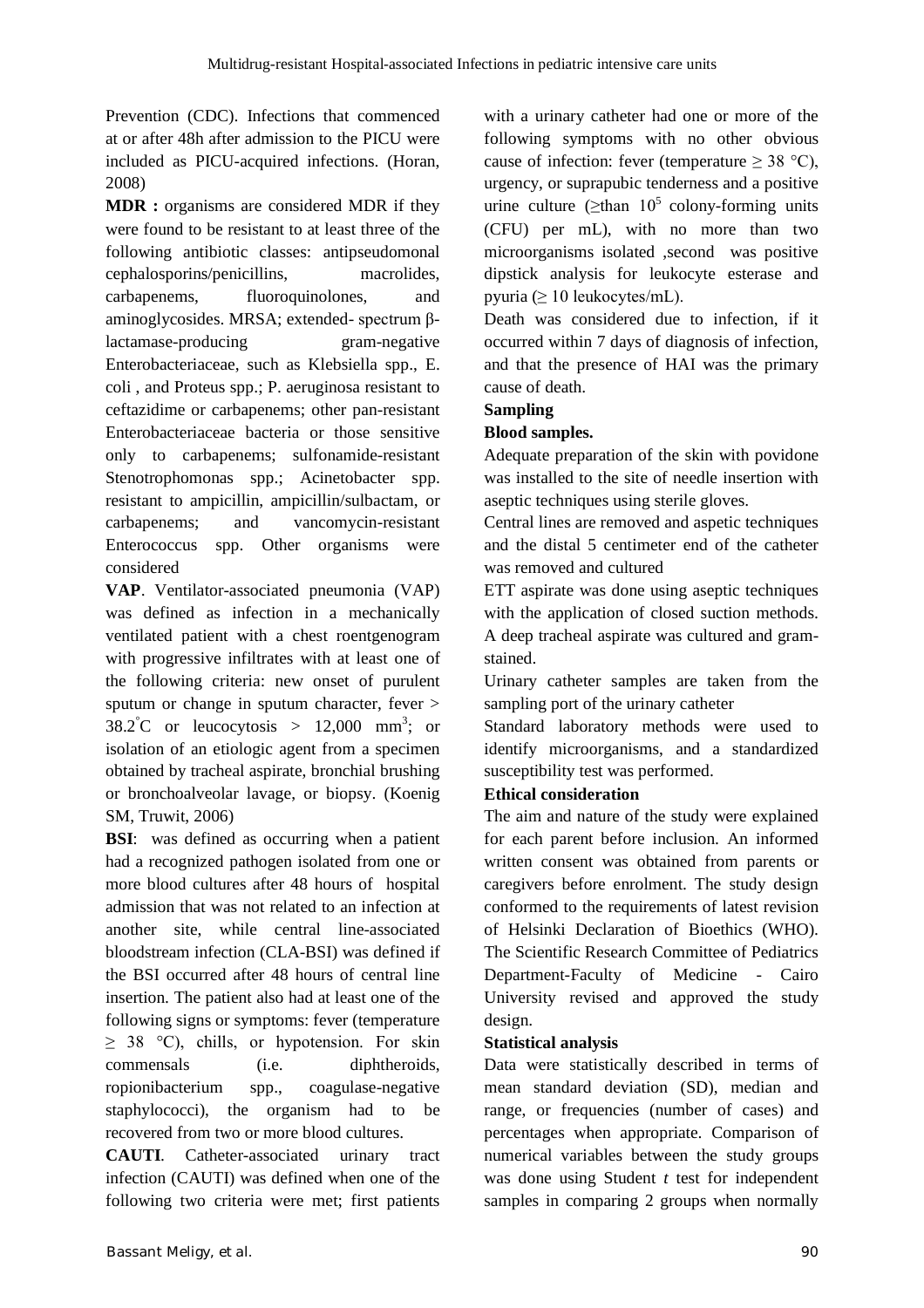distributed and Mann Whitney *U* test for independent samples when not normally distributed. Non-normal numerical variables between more than two groups were compared using Kruskal Wallis test. For comparing categorical data, Chi square  $(2)$  test was performed. Exact test was used instead when the expected frequency is less than 5. *p* values less than 0.05 was considered statistically significant. All statistical calculations were done using computer program SPSS (Statistical Package for the Social Science; SPSS Inc., Chicago, IL, USA) release 15 for Microsoft Windows (2006).

## **RESULTS**

The present study encompassed 378 patient admitted to the intensive care over a period of twelve months. 57 patients developed 106 episodes of infection, making the incidence of HAI 28% (58.85% per 1000 patient days).

Ages were between 1- 144 months (median 7 and IQR4-13.5). 32 (56.1%) were males while 25 (43.0%) were females.

Patients were referred from another hospital PICU, emergency department (ED), general ward or a surgical ward (Table 1).

Length of PICU stay ranged between 6- 201 (mean  $+$  SD = 31.5  $+$  31.7). Total patients' days were1798; while the length of PICU stay before the development of MDR ranges between 2 -66 days  $(11.1 + 12.3 \text{ mean} + \text{SD})$ 

The underlying diseases were described in Table  $\mathcal{L}$ 

Mortality related to infection occurred in 31/57 (53.8%) of cases

The number of isolates recovered was 11 isolates with 4 gram positive and 7 gram negative isolates. More than one isolate was detected in 25 patients

The number of infection episodes was 106  $(range 1 – 7, with mean + SD 1.6 – 1.1). 98$ were MDR infections, while 8 were non-MDR organisms. The incidence of MDR-HAI was 92.45%

All patients received antibiotics before the development of HAI, whether prophylactic or therapeutic, throughout the length of stay. 43 of the infection episodes were preceded by the

intake of one antibiotic, while 63were on more than one type of antibiotics.

52 out of the 57 patients had an invasive device inserted. Figure 1

41 patients were on mechanical ventilation reporting, developed 55 VAP episodes, while 28 patients had central line inserted developed 16 (29.6%) episodes of CLBSI, 12 patients had a urinary catheter inserted , however 4 developed CRUTI.





Infection with gram negative strains occurred in 89 (83.9%) of cases, while gram positive infections occurred in 17 (16.19%) cases.

*Staphylococcus* was the most commonly detected gram positive infection where coagulase- negative staphylococcus (CONS) occurred in 9 (8.5%), and methicillin resistant *Staphylococcus* (MRSA) in 5 cases (4.7%). *Enterococcus* was detected in 2 (1.9%) of cases, *Strep pneumoniae* in 1 case (0.9%) .

All Staphylococcus infections were resistant to methicillin and sensitive to vancomycin.

#### **Gram negative (GN) infections**

GN infections constituted the majority of infections (89 episodes); *Acinetobacter spp* (28/106, 26.4% ), *Pseudomonas spp* in ( 27, 25.5%) of cases each, *Klebsiella spp* in( 23 ,21.7%), *E .Coli* in (4, 3.8%), *Stenotrophomonas maltophilia* in ( 3 , 2.8%) cases, *Enterobacter spp* in (3, 2.8%) cases, while *Serratia* occurred in 1 (0.9%) of cases.

#### **Antibiotic susceptibility of GN infections**

Antibiogram of GN infections was presented in Table 3

Sensitivity to one type of antibiotic occurred in 41 infection, while sensitivity to more than one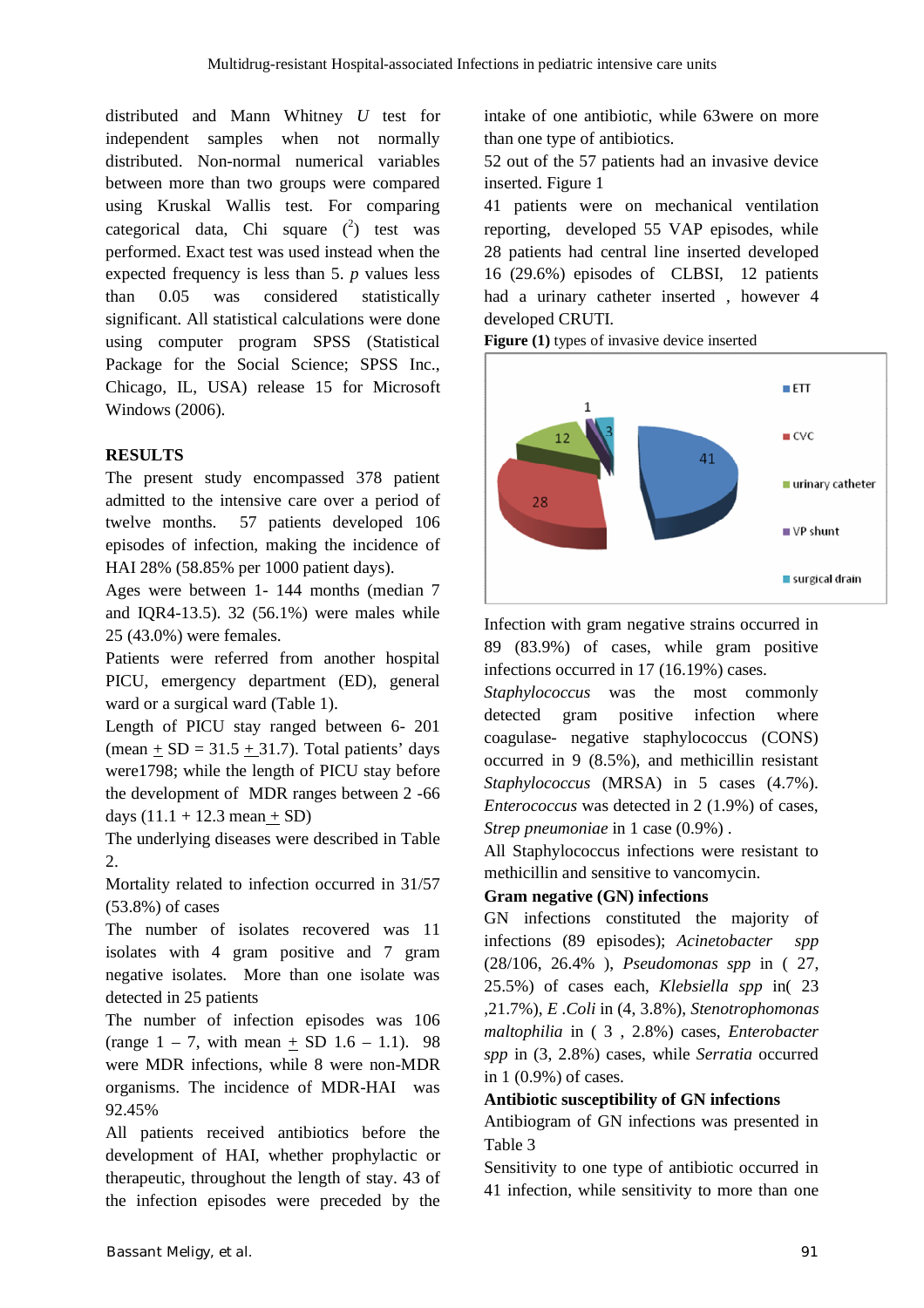type occurred in 61. Four cases were extensivedrug resistant (EDR); two *Pseudomonas*, 1 *klebsiella* and 1 *Escherichia coli.* 

*Pseudomonas* susceptibility to carbapenams was very low (17.8%), aminoglycosides (21.4%), ciprofloxacin (10.7%), cotrimoxazole (10.7%), and colistin (82.14%).

*Acinetobacter* susceptibility to aminoglycosides was (32.1%), trimethoprium sulfatriamoxasole (32.1%), and to colistin (67.8%), carbapenam and ciprofloxacin resistance was 100%.

*Klebsiella* infections were mostly non-MDR and it was statistically significant

 $(p$  value  $< 0.001$ )

One of 3 cases of *Stenotrophomonas maltophilia* was trimethoprium sulfatriamoxasole- resistant*.*

The highest rate of hospital acquired infections was related to the development of VAP which occurred in 55 cases (51.9%), BSI occurred in 17 (16.0%) cases, while CLBSI occurred in 16 (15.2%), HAP in 7 (6.6%) surgical wound infection in 5  $(4.7\%)$ , CRUTI in 4  $(3.8\%)$  and VP shunt infection in 2 (1.9%) . Figure (7)

For VAP *Pseudomonas* was the most common organism (19, 34.5%), followed by *Acinetobacter* (17, 30.9%). Other organisms are *Klebsiella* (13, 23.6%), MRSA (3 , 5.5%), E. Coli(1, 1.8%) , *Seratia* (1, 1.8%) and *Strepneumoniae* (1, 1.8%).

For CLBSI infections, CONS was the most common organism responsible for (4, 15%) episodes, *Klebsiella (3*, 18.75%) and *Acinetobacter* in *(3*, 18.75%) , MRSA (2, 12.5%) and *Stenotrophomonas* in (2, 12.5%) , E.*coli* (1, 6.25%) and *Enterobacter* in (1, 6.25%).

Among BSI, *Acinetobacter* was the most frequent organism (5, 29.4%). Other organisms are CONS (4 , 23.5%), *Pseudomonas* (3, 17.6%), *klebsiella* (2, 11.8%) and *Enterococci* in (2, 11.8%) and *Stenotrophomonas (*1, 5.9%).

For CRUTI, Klebsiella in  $(2, 50\%)$ , Pseudomonas (1, 25%) and Enterobacter (1, 25%)

HAP occurred in 7 episodes, *Acinetobacter* (3, 42.9%), *Pseudomonas* (2, 28.6%), and *Klebseilla* (1, 14.3%)and *Enterobacter* in (1, 14.3%).

Wound infections were caused by, E.*coli* in (2, 40%) and CONS, *Pseudomonas* (1, 20%) and *Acinetobacter* in (1, 20%).

Finally VP shunt infections occurred in 2 cases one with CONS and the other with *Pseudomonas*.

There was no statistically significant difference between the two studied groups regarding age, sex, length of PICU stay before the development of HAI, total length of stay, underlying diseases, the number of antibiotics used before the development of HAI, stress ulcer prophylaxis, the nutritional state or the type of HAI. For the invasive devices used the insertion of ETT was statistically significant for the development of MDR-HAI (P value 0.049). Table 4

As for the type of organisms in relation to MDR, *Klebsiella* was significantly related to non-MDR infection (p value  $< 0.001$ )

There was no relation between the spectrum of antibiotic resistance to the outcome of the patients.

Age, length of stay, underlying diseases, the length and type of antibiotic prophylaxis, steroid intake, stress ulcer prophylaxis and referral were not related to patient mortality.

Also the type of the organism and the HAI had no statistical impact on the outcome of the patients.

VAP mortality was high 36/55, but it was not significant statistically, although the mere presence of ET tube was associated with higher mortality (p value 0.025).

Nutritional state of the patients was significantly related to the outcome, where malnourished children had the highest mortality (p value 0.048)

## **DISCUSSION**

Antimicrobial resistance is associated with high rates of mortality and high medical costs. MDR hinders disease control by aggravating the possibility of diffusion of resistant pathogens. The cost of treatment is also increased as the pathogens have become resistant to the commonly used drugs, with sensitivity transpose to more expensive therapies. (Tanwar et al, 2014)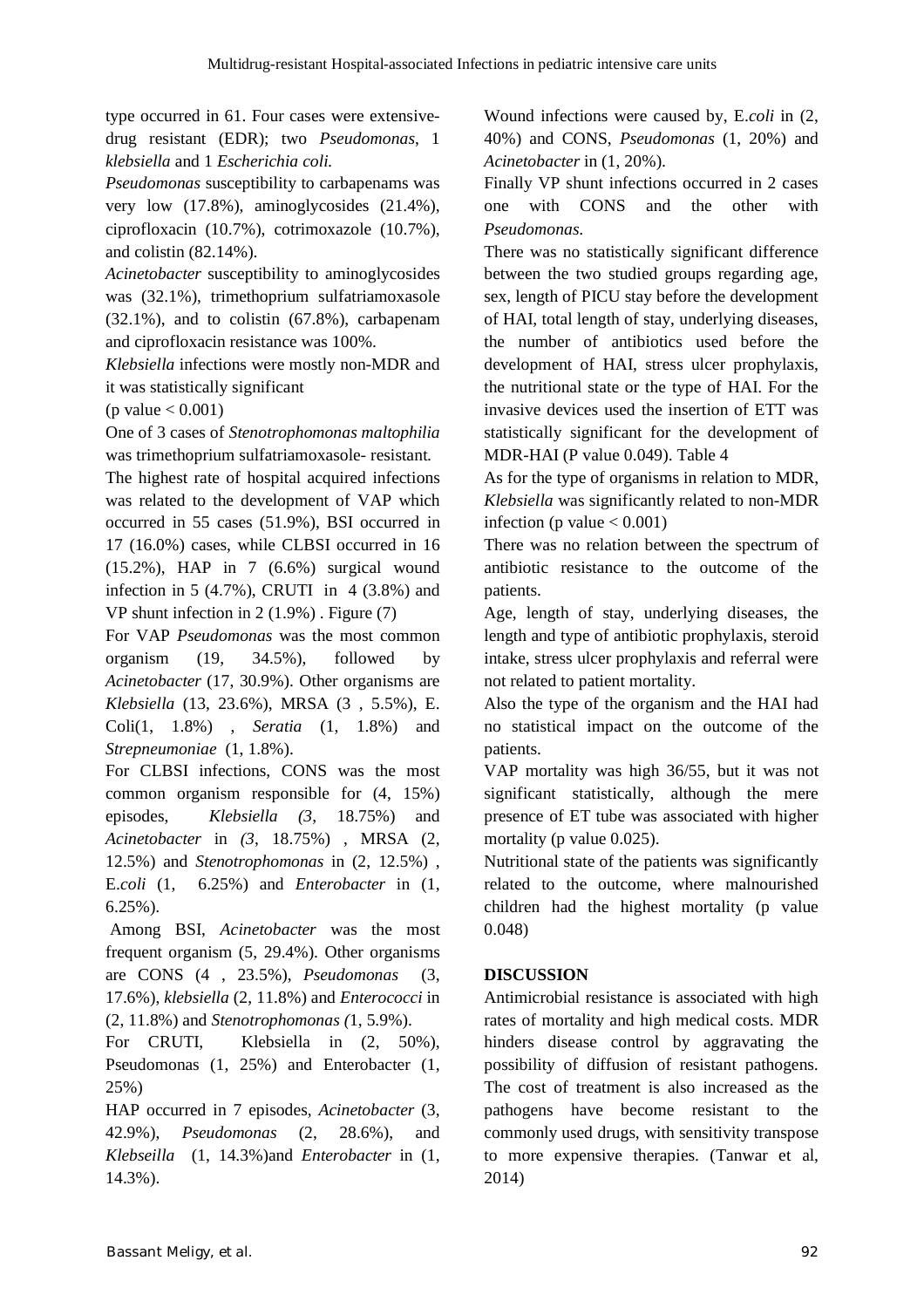The rates of antimicrobial resistance among pathogens causing healthcare associated infection are increasing, mainly among gramnegative organisms (P aeruginosa, A baumannii and K pneumoniae) (Boucher et al., 2009).

Cairo University Pediatric hospital is a tertiary care central with case referral from all over the country, which presents with more severe illness and lower socioeconomic standards.

It has been stated that the university/teaching hospitals that usually operate as referral hospitals generally report higher infection rates (Nejad et al, 2011)

PICUs in developing countries, in contrast to developed countries, often admit more critically ill children, with lower ages and socioeconomic level, and with medical conditions rather than surgical. (Tantaleán et al, 2003)

Also we have a longer PICU stay than other countries (6- 201days) due to the inclusion of neuromuscular cases. This long stay paved the way for the development of multiple episodes of infections with more and more resistant strains that was evident from the results, though not reaching a statistical significance.

In our study the incidence of HAI was 28 %. However, the incidence of MDR-HAI was seriously high in our study representing 92.45% of infections.

In Europe, incidence of HAI ranges from 1% in general pediatric wards to 23.6% in PICUs. (Raymond et al, 2000). While a nation point prevalence study of PICU in the United States found the incidence to be 11.9%. (Grohskopf et  $al.$ )

Incidence of HAI in PICU in developing countries ranges from 18.3-19.5% (Abramczyk, 2003 – and in Turkey PICU is 37% (Eda eta al, 2015)

Mortality due to MDR in the current study was (53.8%), matching overall mortality of HAI in pediatric intensive care unit between 10%.-53.6 % (Folgori et al, 2014, Slota et al, 2001, Siddiqui, 2014, Ylipalosaari et al,2006)

*Staphylococcus aureus* (MRSA) in MDR organisms is already dethroned as the most feared one by the emerging MDR gramnegatives. Brusselaers et al, 2011.

*Staphylococcus* was the most common gram positive organism detected in the current study and it was 100% methicillin-resistant. While all gram positive infections detected were vancomycin-sensitive.

GN infections, as in most PICU, were the most commonly detected microbes in our unit (84%) of infections.

*Acinetobacter* species are aerobic gram-negative bacilli that have emerged as an important cause of HAI as they can survive for prolonged periods in the environment and on the hands of healthcare workers (Jawad et al, 1998). The increasing development MDR in this pathogen had vastly restricted the therapeutic choices available for infected patients, and increased the length of stay in ICUs and mortality (Falgas et al, 2006).

*Acinetobacter* followed by *Pseudomonas* species were the most frequently detected organisms in the current study. Resistance to carbapenam was 100% in *Acinetobacter*, and 82.2% in case of *Pseudomonas.*

*Acinetobacter* carbapenam resistance in other studies varied (62- -94.5%)

(Katragkou et al, 2006) (Sritippayawan et al, 2009) (Sunenshine Et al, 2007), (Kapil et al, 2014)

Contrasting with our study, *Klebsiella* species were the most frequent organism detected in other PICUs. (Folgori, et al, 2014, Singhi et al, 2008)

In UK, third-generation cephalosporins resistant *E. Coli* strains had increased (5- 10%), and most of the resistant strains (80%) also harboured resistance to ciprofloxacin. (Marcel et al, 2008)

The Centre for Disease Control and prevention (CDC) issued a report stating that more than 70% of bacteria responsible for HAIs are resistant to at least one of the antimicrobials commonly selected to treat them. (Siegel  $RE<sup>1</sup>$ , 2008)

In the current study VAP represented the most common HAI (51.9%).

The incidence of VAP in pediatric patients varies from 5.1%-33.3%. (Sharma et al, 2009- **Asembergiene et al, 2009,** (Bigham et al., 2009).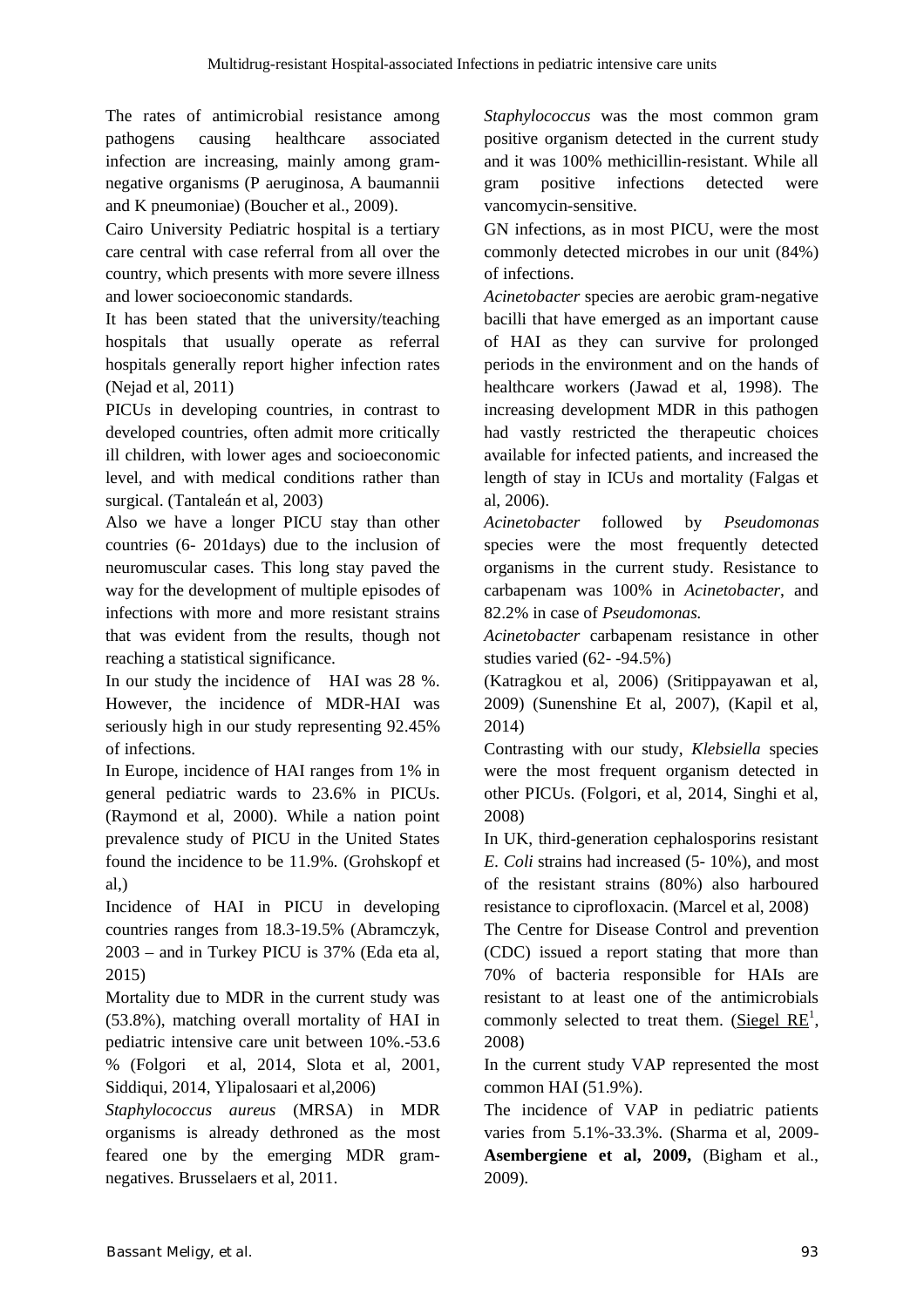Only two pediatric studies have found VAP to be the most frequent HAI in PICU (Raymond J 2000 and Abramczyk et al, 2003)

A surveillance study from the International Nosocomial Infection Control Consortium INICC identified higher VAP rates in academic compared to non-academic hospitals (Rosenthal et al., 2012).

Another surveillance study from the International Nosocomial Infection Control Consortium INICC identified higher rates in lower-middle income compared to uppermiddle-income countries. Extreme PICU VAP rates have been reported from India (36.2%) (Awasthi et al., 2013) and Egypt (31.8/1000 ventilator-days) (Rasslan et al., 2012).

In Europe and North America S. aureus predominate (Srinivasan et al., 2009). In Asia, most pathogens are multidrug resistant gram negative bacteria in neonates. (Zhang et al, 2013).

In the present study BSI represented 16% of infection. Other studies reported BSI as the most common HAI in PICUs (28-52% of all) **(**urrea et al, 2003- Grohskopf et al, 2002- Gray et al, 2001 – Stover et al, 2001 – Vincent et al, 2009)

Almost 60% of CLBSI in PICUs are caused by gram-positive bacteria. (Smith, 2008). *Staphylococcus aureus* was the most common Gram-positive organism in Lakshmi et al 2007. In our study 53.5% of CLBSIs were GN, *Klebsiella* being the commonest.

Data from a nationwide surveillance study in the United States found that coagulase-negative staphylococci and *Staphylococcus aureus*  account for 31% and 20%, respectively, of all health care–associated bloodstream infections. Gram negative organisms, however, have been found to be a more important cause of CLABSIs in some areas of the world. (Allegranzi et al, 2011)

For example, Taiwan, the Czech Republic, and Egypt have reported bloodstream infections more often due to Gram negative organisms (50%, 64.8%, and 66% of CLABSIs, respectively), most often due to *E. coli*, *Klebsiella pneumoniae*, and *Pseudomonas aeruginosa*. (saied et al, 2011)

Pathogen responsible for CL-BSI can change over time and varies among ICUs. It depends not only on the use of central venous catheters, but also other factors such as type of bacterial colonization on the skin and in the ICU environment, previous use of antibiotics (especially broad-spectrum), type and severity of the patient illness, patient care procedures, and adherence to HAI control guidelines.

Measures considered to be mandatory in PICUs of developed countries, as supervision of the catheter insertion procedure by a trained ICU nurse who is authorized to stop the procedure if a break in protocol is detected, utmost sterile barrier precautions during catheter insertion, and routine use of 2% tincture of chlorhexidine for cutaneous antisepsis, had been unfulfilled in the hospitals of most developing countries.

As most of our patients who developed HAI were MDR (92.45%), logistic regression analysis was not feasible between the casecontrol groups. Also all of our patients were on antibiotics, making use of antibiotics as a risk factor was untenable.

The only risk factor we detected associated with MDR in this study was the use of ET (P value 0.049).

*Klebsiella* was statistically significant to non-MDR development in the current study (p value  $< 0.001$ )

Other studies reported previous use of broadspectrum antibiotics to be associated with the occurrence of MDR-*Acinetobacter* and *pseudomonas infections*. (Husni et al, 1999 and Jeena et al, 2001, Ortega et al, 2004).

Plenty of explanations can be extrapolated, the widespread abuse of antibiotics in the outpatient settings treating viral infections with aggressive antibiotics. The inappropriate dose and incomplete course of antibiotics, which fuel antimicrobial resistance, also plays a major role in developing MDR.

Surveillance of the antimicrobial susceptibility pattern and authorization of strict policy for antibiotic stewardship are a must in controlling the emergence of resistant strains.

Although infection control policies are enforced in our unit, still infection control awareness and adherence linger in nursing care practice.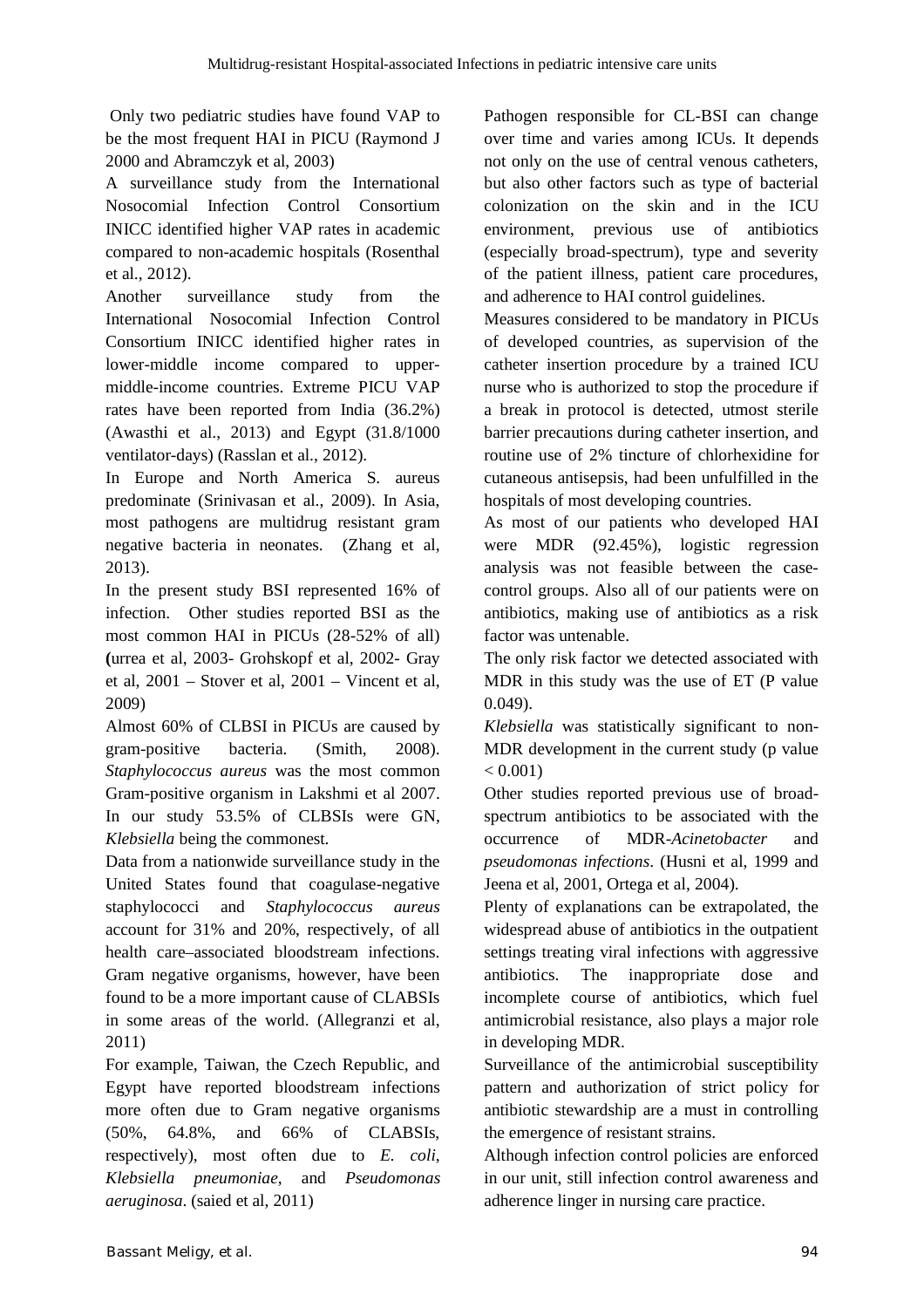Most resource-limited countries, like ours, do not have laws mandating HAI control programs. Funds and resources for infection control are very limited, nurse-to-patient staffing ratios are far lower on average than in ICUs of the developed countries, and there are larger proportions of inexperienced nurses,

#### **CONCLUSIONS**

The incidence rate of MDR-HAI was high in our PICU with high mortality rate. Gram negative bacteria were predominantly isolated from clinical samples. *Acinetobacter spp* was the most commonly isolated organism among MDR-HAI while *Klebsiella* was the most commonly isolated organism among the non MDR-HAI. VAP was the most commonly observed HAI, and the insertion of ETT was a risk factor for MDR-HAI. The presence of malnutrition associated with MDR-HAI heralded mortality.

#### **REFERENCES**

- 1. Abramczyk ML, Carvalho WB, Carvalho ES, Medeiros EA. Nosocomial infection in a pediatric intensive care unit in a developing country. Braz J Infect Dis. 2003: 7; 375-80
- 2. Allegranzi B, Bagheri Nejad S, Combescure C, Graafmans W, Attar H, Donaldson L, Pittet D. Burden of endemic health-care associated infection in developing countries: Systematic review and meta-analysis. *Lancet*. 201.15;377:228–241.
- 3. Asembergiene J, Gurskis V, Kevalas R, Valinteliene R.Nosocomial infections in the pediatric intensive care units in Lithuania. Medicina (Kaunas). 2009; 45:29-36.
- 4. Awasthi S, Tahazzul M, Ambast A, Govil YC, Jain A: Longer duration of mechanical ventilation was found to be associated with ventilator-associated pneumonia in children aged 1 month to 12 years in India. *J Clin Epidemiol* 2013, 66:62-66.
- 5. Bradley JS, Cannnvino CR, Franzon DE and Duthie S. Bacterial Infection, Antimicrobial Use, and Antibiotic-Resistant Organisms in the Pediatric intensive Care Unit. *In Fuhrman BP, Zimmerman JJ, Carcillo JA, Clark RSB, Relvas M, Rotta AT, Thompson*

*AE, Tobias JD,* (Eds).Pediatric Critical Care .4<sup>th</sup> ed. Philadelphia: Elsevier; 2011

- 6. Bigham MT, Amato R, Bondurrant P, Fridriksson J, Krawczeski CD, Raake J, Ryckman S, Schwartz S, Shaw J, Wells D, Brilli RJ.Ventilator-associated pneumonia in the pediatric intensive care unit: characterizing the problem and implementing a sustainable solution. J Pediatr. 2009; 154: 582-587
- 7. Boucher HW, Talbot GH, Bradley JS, Edwards JE, Gilbert D, Rice LB, Scheld M, Spellberg B, Bartlett J.Bad bugs, no drugs: no ESKAPE! An update from the Infectious Diseases Society of America. Clin Infect Dis. 2009 1;48:1-12.
- 8. Brusselaers N ,VogelaersD , and Blo S. The rising problem of antimicrobial resistance in the intensive care unit. Annals of Intensive Care 2011: 23; 1-47
- 9. Clinical Laboratory Standards Institute (CLSI). 2010: Performance Standards for Antimicrobial Susceptibility Testing; twentieth Informational Supplement M100- S<sub>20</sub> 2010; vol.30 no.1 and Performance Standards for Antimicrobial Susceptibility Testing; twentieth Informational Supplement (June 2010 update) M100-S20-U
- 10.Eda Kepenekil, Ahmet Soysal, Nilufer Yalindag-Ozturk, Ozelm Ozgur, Ismail Ozcan, Ilder Devrim, Selahattin Akar, Mustafa Bakir, Turkish PICU-HACAI study group. Healthcare- Associated Infections in Pediatric Intensive Care Units in Turkey: a National Point-Prevalence Survey. Japanese Journal of infectious disease. 2015; 68: 381- 386
- 11.Falagas ME, Bliziotis IA, Siempos I: Attributable mortality of Acinetobacter baumannii infections in critically ill patients: a systematic review of matched cohort and case-control studies. Critical care 2006,  $10 \cdot R48 - R48$
- 12.Folgori L, Livadiotti S, Carletti M, Bielicki J, Pontrelli G, Degli Atti ML, Marta L, gramnegative bloodstream infections in a European tertiary pediatric hospital during a 12-month period. Pediatr Infect Dis J. 2014 ;33:929-32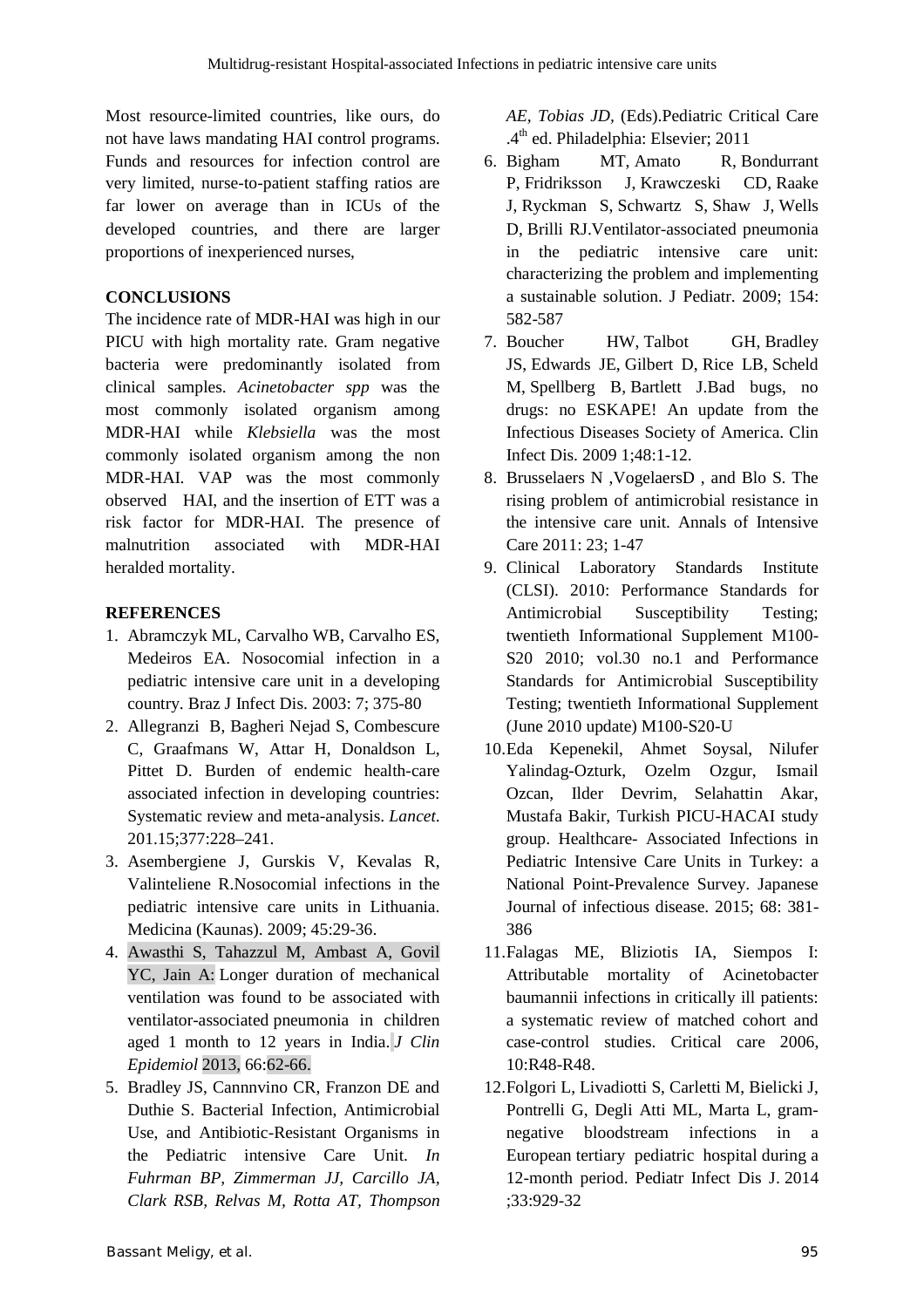- 13.Gray J, Gossain S, Morris K: Three-year survey of bacteremia and fungemia in a pediatric intensive care unit. Pediatr Infect Dis J 2001, 20:416-421.
- 14.Grohskpof L, Sinkowitz-Cochran R, Garrett D, Sohn A, Levine G, Siegel J, Stover BH, Jarvis WR; Pediatric Prevention Network. A national point-prevalence survey of pediatric intensive care unit-acquired infections in the United States J Pediatr. 2002 ;140:432-8.
- 15.Hanberger H, Arman D, Gill H, Jindrák V, Kalenic S, Kurcz A, Licker M, Naaber P, Scicluna EA, Vanis V, Walther SM. Surveillance of microbial resistance in European Intensive Care Units: a first report from the Care-ICU programme for improved infection control. Intensive Care Med. 2009 Jan;351:91-100
- 16.Horan TC, Andrus M, Dudeck MA. CDC/NHSN surveillance definition of health care–associated infection and criteria for specific types of infections in the acute care setting. *AmJ Infect Control* 2008; 36:309- 332.
- 17.Horan TC. CDC/NHSN surveillance definition of health care–associated infection and criteria for specific types of infections in the acute care setting. *AmJ Infect Control* 2008; 36:309-332.
- 18.Husni RN, Goldstein LS, Arroliga AC, Hall GS, Fatica C, Stoller JK, et al. Risk factors for an outbreak of multidrug-resistant Acinetobacter nosocomial pneumonia among intubated patients.Chest 1999;115:1378—82
- 19.Jawad A, Snelling AM, Heritage J, Hawkey PM. Exceptional desiccation tolerance of *Acinetobacter radioresistens.* J Hosp Infect. 1998;39:235–40.
- 20.Jeena P, Thompson E, Nchabeleng M, Sturm A. Emergence of multidrug-resistant Acinetobacter anitratus species in neonatal and pediatric intensive care units in a developing country: concern about antimicrobial policies. Ann Trop Paediatr 2001;21:245—51
- 21.Kapil Kapoor, Sumidha Jain, Mamta Jajoo, Swati Dublish, Vikas Dabas, Vikas Manchanda. Risk Factors and Predictors of

Mortality in Critically ill Children with Extensively-Drug

Resistant *Acinetobacter baumannii* Infection in a Pediatric Intensive Care Unit. Iran J Pediatr. 2014; 24: 569–574.

- 22.Katragkou A, Kotsiou M, Antachopoulos C, et al. Acquisition of imipenem-resistant Acinetobacter baumannii in a pediatric intensive care unit: A case-control study. Intensive Care Med 2006;32:1384-91
- 23.

oenig SM, Truwit JD. Ventilator-associated pneumonia: diagnosis, treatment, and prevention. Clin Microbiol Rev. 2006; 19:637-57.

- 24.Lakshmi KS, Jayashree M, Singhi S, Ray P. Study of nosocomial primary bloodstream infections in a pediatric intensive care unit. J Trop Pediatr 2007;53:87—92.
- 25.

agiorakos AP, Srinivasan A, Carey RB, Carmeli Y, Falagas ME, Giske CG, Harbarth S, Hindler JF, Kahlmeter G, Olsson-Liljequist B, Paterson DL, Rice LB, Stelling J, Struelens MJ, Vatopoulos A, Weber JT, Monnet DL. "Multidrugresistant, extensively drug-resistant and pan drug-resistant bacteria: an international expert proposal for interim standard. The Scientific World Journal definitions for acquired resistance," Clinical Microbiology and Infection. 2012; 18: 268–281

- 26.Marcel JP, Alfa M, Baquero F, Etienne J, Goossens H, Harbarth S, Hryniewicz W, Jarvis W, Kaku M, Leclercq R, Levy S, Mazel D, Nercelles P, Perl T, Pittet D,Vandenbroucke-Grauls C, Woodford N, Jarlier V. Healthcareassociated infections: think globally, act local ly. Clin Microbiol Infect. 2008;14:895-907
- 27.Nejad S B, Allegranzi B, Syed S B, Ellis B, Pittet D. Health-care-associated infection in Africa: a systematic review. Bulletin of the World Health organization 2011;89:757-765.
- 28.Ortega B, Groeneveld AB, Schultsz C. Endemic multidrug-resistant Pseudomonas aeruginosa in critically ill patients. Infect Control Hosp Epidemiol 2004;25:825—31.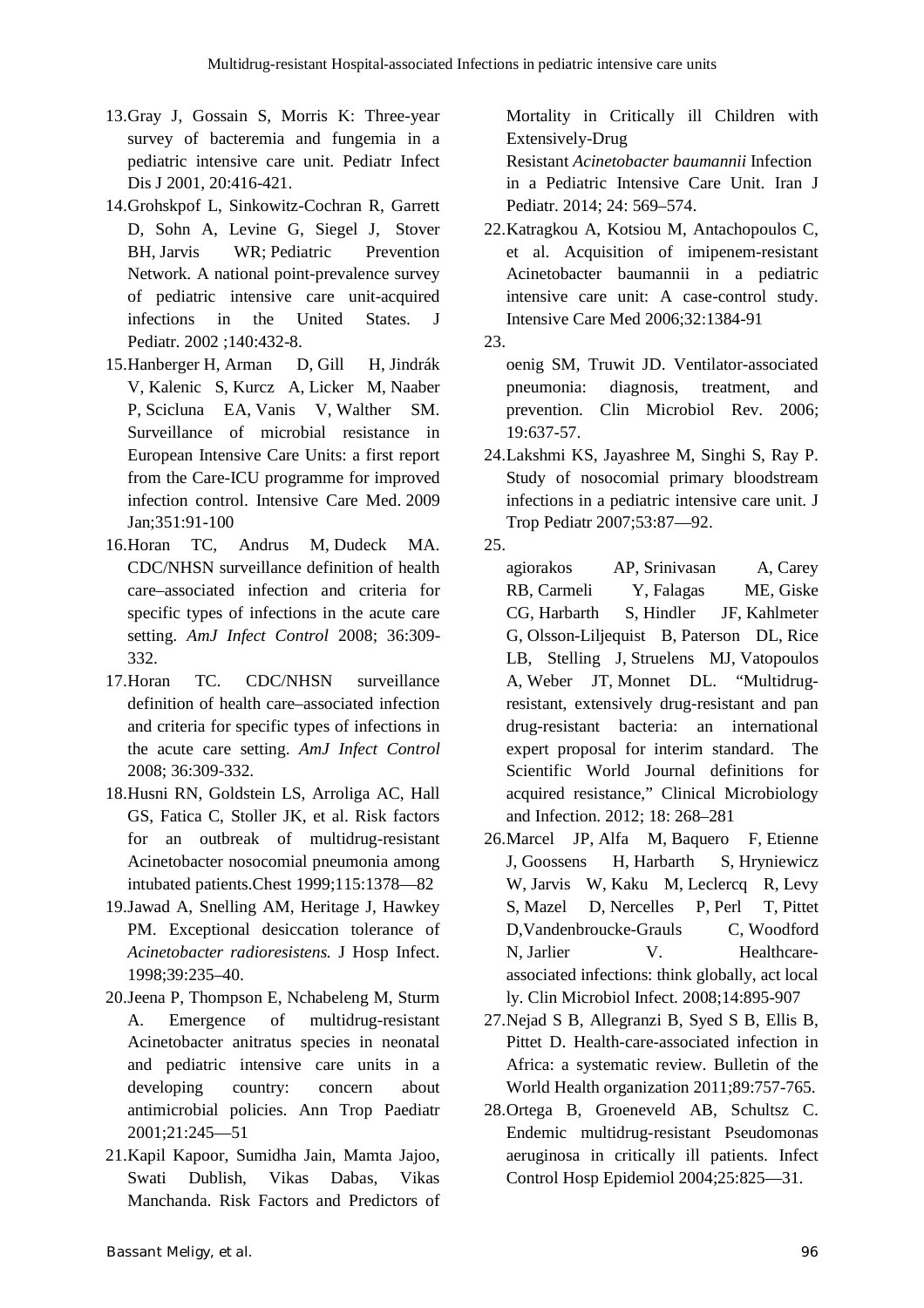- 29.Rasslan O, Seliem ZS, Ghazi IA, El Sabour MA, El Kholy AA, Sadeq FM, Kalil M, Abdel-Aziz D, Sharaf HY, Saeed A, Agha H, El-Abdeen SA, El Gafarey M, El Tantawy A, Fouad L, Abel-Haleim MM, Muhamed T, Saeed H, Rosenthal VD: Device-associated infection rates in adult and pediatric intensive care units of hospitals in Egypt. International Nosocomial Infection Control Consortium (INICC) findings.*J Infect Public Health* 2012, **5:**394-402.
- 30.Raymond J, Aujard Y, Bekassi A, the European Study Group: Nosocomial infections in pediatric patients: a European, multicenter prospective study. Infect Control Hosp Epidemiol 2000, 21:260-263.
- 31.Rosenthal VD, Jarvis WR, Jamulitrat S, Silva CP, Ramachandran B, Dueñas L, Gurskis V, Ersoz G, Novales MG, Khader IA, Ammar K, Guzmán NB, Navoa-Ng JA, Seliem ZS, Espinoza TA, Meng CY, Jayatilleke K; International Nosocomial Infection Control Members.Socioeconomic impact on deviceassociated infections in pediatric intensive care units of 16 limited-resource countries: international Nosocomial Infection Control Consortium findings. Pediatr Crit Care Med. 2012 ;13:399-406
- 32.Saied T, El kholy A, Hafez SF, Basim H, Wasfy MO, El-Shoubary W, Samir A, Pimentel G, Talaat M. Antimicrobial resistance in pathogens causing nosocomial bloodstream infections in university hospitals in Egypt. *Am J Infect Control*. 2011 ;39: e61–5.
- 33.Salgado CD, O'Grady N, Farr BM: Prevention and control of antimicrobialresistant infections in intensive care patients. Crit Care Med 2005, 33:2373-2382.
- 34.Sharma H, Singh D, Pooni P, Mohan U. A study of profile of ventilator-associated pneumonia in children in Punjab. J Trop Pediatr. 2009; 55:393-5.
- 35.Siddiqui NU, Qamar FN, Jurair H, Haque A. Multidrug resistant gram negative infections and use of intravenous polymyxin B in critically ill children of developing country: retrospective cohort study. BMC Infect Dis. 2014. 28;14:626.
- 36.Siegel. Emerging gram-negative antibiotic resistance: daunting challenges, declining sensitivities, and direct consequences. Respir Care. 2008 ;53:471-9.
- 37.Singhi S, Ray P, Mathew JL,Jayashree M, Dhanalakshmi. Nosocomial bloodstream infection in a pediatric intensive care unit. Indian J Pediatr. 2008 ;75:25-30.
- 38.Slota M, Green M, Farley A, Janosky J, Carcillo J.: The role of gown and glove isolation and strict handwashing in the reduction of nosocomial infection in children with solid organ transplantation. Crit Care Med, 2001; 29: 405–12
- 39.Smith MJ. Catheter-related bloodstream infections in children. *Am J Infec Control.* 2008;36 :S173.e1-3.
- 40.Srinivasan R, Asselin J, Gildengorin G, et al. A prospective study of ventilator-associated pneumonia in children. Pediatrics. 2009; 123: 1108-1115
- 41.Sritippayawan S, Sri-Singh K, Prapphal N, Samransamruajkit R, Deerojanawong J. Multidrug-resistant hospital-associated infections in a pediatric intensive care unit: a cross-sectional survey in a Thai university hospital. *Int J Infect Dis*. 2009;13:506-512
- 42.Stover B, Shulman S, Brathcer D: Nosocomial infection rates in US children's hospital neonatal and pediatric intensive care units. Am J Infect Control 2001, 29:152-157.
- 43.Sunenshine RH, Wright MO, Maragakis LL, Harris AD, Song X, Hebden J, Cosgrove SE, Anderson A, Carnell J, Jernigan DB, Kleinbaum DG, Perl TM, Standiford HC, Srinivasan A. Multidrugresistant *Acinetobacter* Infection Mortality Rate and Length of Hospitalization. Emerg Infect Dis. 2007;13:97-103
- 44.Tantaleán J, León R, Santos A, Sánchez E: Multiple organ dysfunction syndrome in children. Pediatr Crit Care Med 2003, 4:181- 185.
- 45.Tanwar J, Das S, Fatima Z, Hameed S. Multidrug Resistance: An Emerging Crisis Interdiscip Perspect Infect Dis. 2014; 2014: 541340.
- 46.Urrea M, Pons M, Serra M, Latorre C, Palomeque A: Prospective incidence study of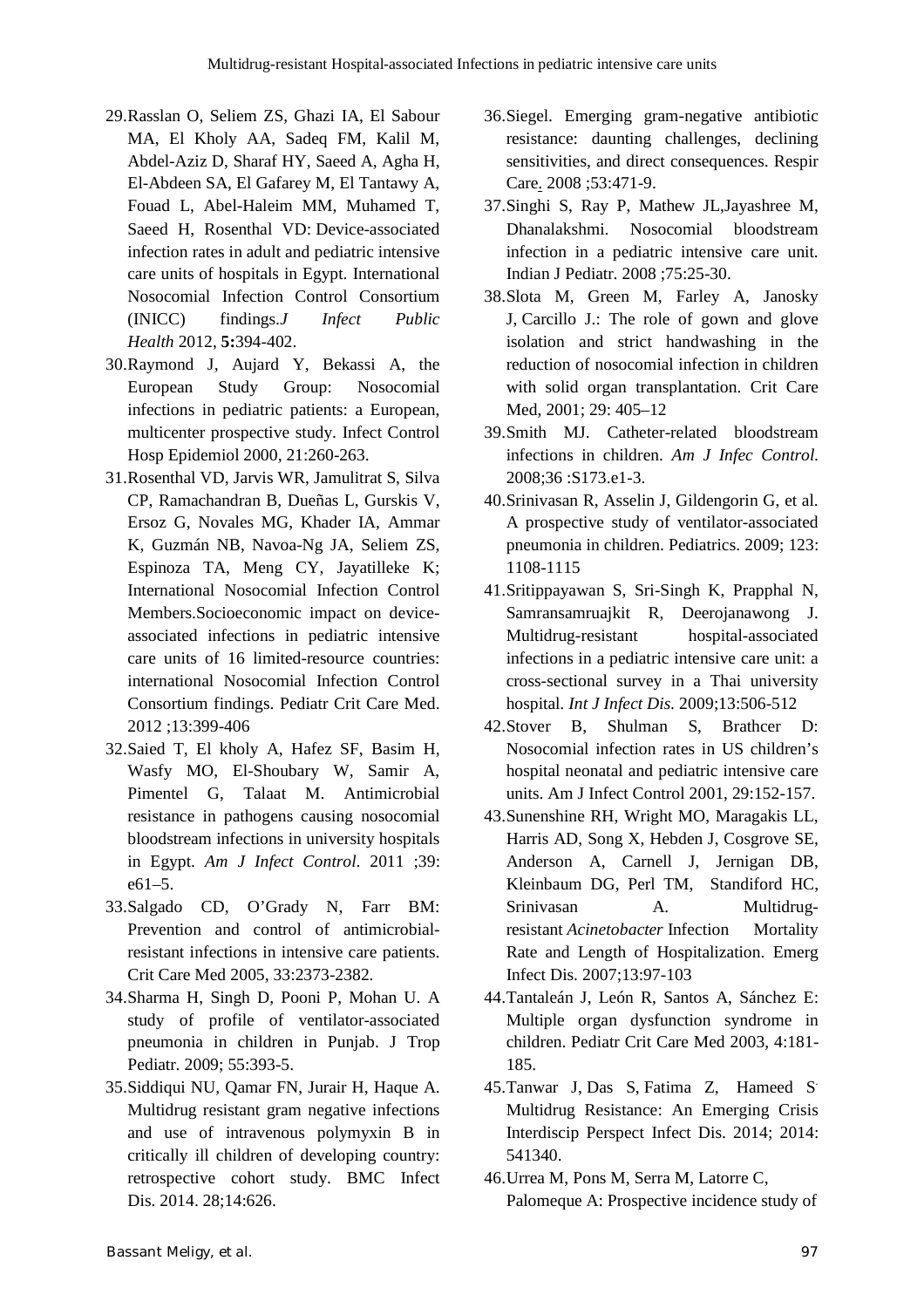nosocomial infections in a pediatric intensive care unit. Pediatr Infect Dis J. 2003 Jun;22:490-4.

- 47.Van de Beek D, Drake JM, Tunkel AR. Nosocomial bacterial meningitis. N Engl J Med. 2010; 362: 146-54
- 48.Vincent JL, Rello J, Marshall J, Silva E, Anzueto A, Martin CD, Moreno R, Lipman J, Gomersall C, Sakr Y, Reinhart K, EPIC II Group of Investigators. Study of the prevalence and outcomes of infection in intensive care units. JAMA. 2009 2; 302:2323-9.
- 49.World Medical Association Declaration of Helsinki. Ethical Principles for Medical Research Involving Human Subjects. Revised by the 59th WMA General

**Table 1** Demographic data of the patients

Assembly.

http://www.wma.net/en/30publications/10pol icies/b3/ Accessed December 12, 2012.

- 50.Ylipalosaari P, Ala-Kokko TI, Laurila J, Ohtonen P, Syrjala H: Epidemiology of intensive care unit (ICU)-acquired infections in a 14-month prospective cohort study in a single mixed Scandinavian university hospital ICU. Acta Anaesthesiol Scand. 2006 Nov;50:1192-7
- 51.Zhang DS, Chen C, Zhou W, Yao YJ, Chen J.The risk factors of ventilator-associated pneumonia in newborn and the changes of isolated pathogens. Sichuan Da Xue Xue Bao Yi Xue Ban. 2013 Jul;44:584-7.

|                 | Frequency $(n=57)$ | Percentage |
|-----------------|--------------------|------------|
| <b>Sex</b>      |                    |            |
| Male            | 32                 | 56.1       |
| Female          | 25                 | 43.9       |
| <b>Referral</b> |                    |            |
| ED <sup>a</sup> | 51                 | 89.5       |
| Surgical        |                    | 5.3        |
| Ward            |                    | 3.5        |
| <b>PICU</b>     |                    | 1.8        |

ED; emergency department

|--|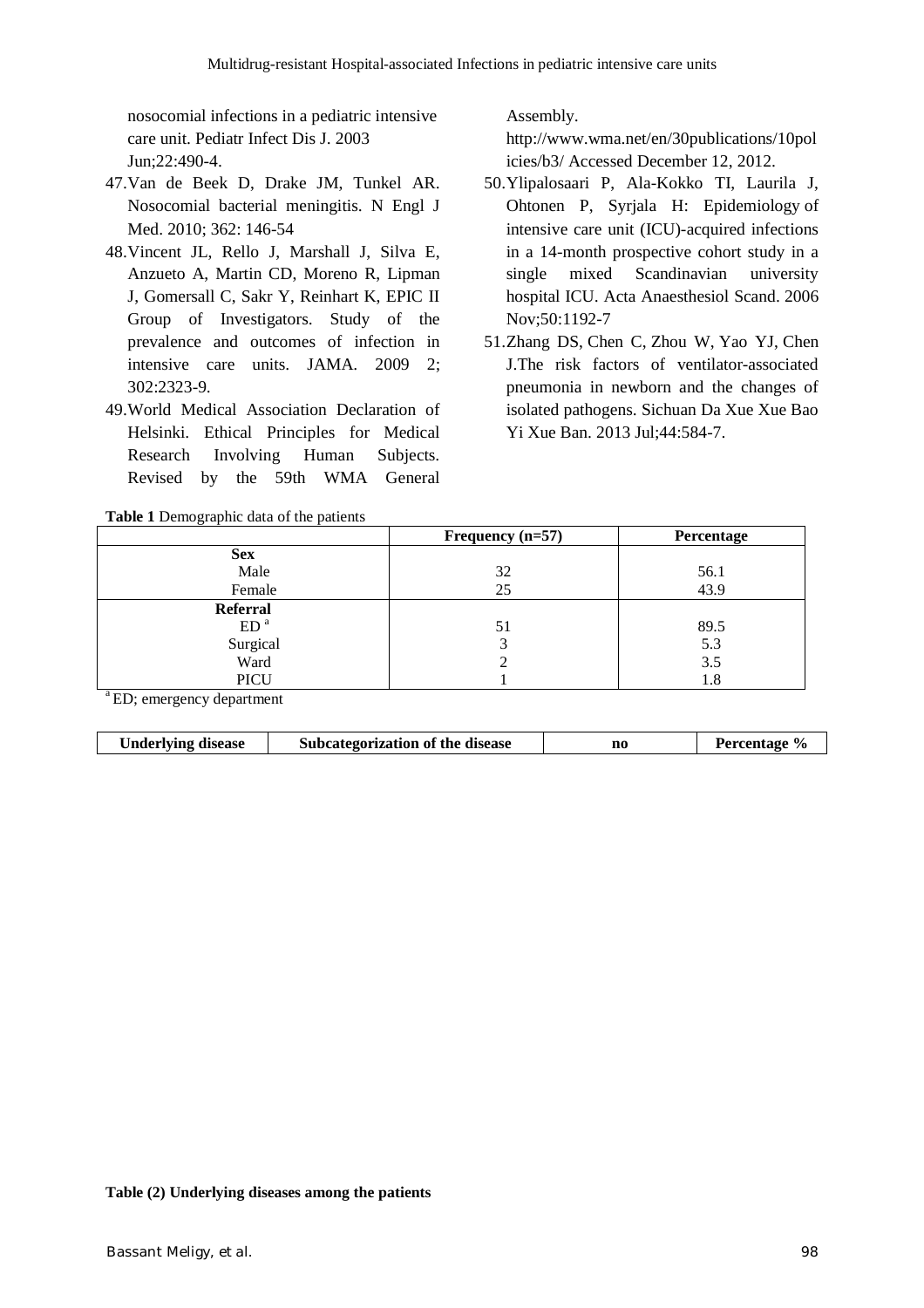|                                           | Status epilepticus            | 11             | 19.3 |
|-------------------------------------------|-------------------------------|----------------|------|
|                                           | Coma                          | 8              | 14.0 |
| Neurologic<br>$(n=26)$                    | TBI <sup>a</sup>              | 3              | 5.3  |
|                                           | Respiratory failure           | $\overline{2}$ | 3.5  |
|                                           | NMD <sup>b</sup>              | $\overline{2}$ | 3.5  |
|                                           | Bronchopneumonia              | 6              | 10.5 |
| <b>Respiratory</b>                        | <b>Bronchiolitis</b>          | 6              | 10.5 |
| $(n=14)$                                  | Pneumonia                     |                | 1.8  |
|                                           | Cystic lung                   |                | 1.8  |
| Cardiac $(n=9)$                           | Cardiac failure               |                | 15.8 |
| <b>Sepsis</b>                             | Septic shock                  | $\overline{2}$ | 3.5  |
| $(n=3)$                                   | Sepsis                        |                | 1.8  |
|                                           | Impending respiratory failure | 1              | 1.8  |
| <b>Surgical</b><br>$(n=3)$                | Shock                         |                | 1.8  |
|                                           | Surgical                      |                | 1.8  |
| Renal $(n=1)$                             | Renal failure                 | 1              | 1.8  |
| Burn $(n=1)$<br>$\sim$ $\sim$ $\sim$<br>. | <b>Burn</b><br>$h - r - r -$  | 1              | 1.8  |

<sup>a</sup>TBI; traumatic brain injury <sup>b</sup>NMD; neuromuscular disease **Table (3)** Gram negative antibiogram

|               | Acinetobacter | Pseudomonas | Klebsiella   | E.coli     | Steno       | Enterobacter   | Serratia   |
|---------------|---------------|-------------|--------------|------------|-------------|----------------|------------|
|               | $n = 28$      | $(n = 27)$  | $(n=23)$     | $(n = 4)$  | $(n = 3)$   | $(n = 3)$      | $(n=1)$    |
| Amikacin      | 8 (28.57%)    | 4(14.28%)   | 5(21.7%)     | $4(100\%)$ | $\theta$    | $\theta$       | $\Omega$   |
| Gentamycin    | 1(3.57%)      | $2(7.1\%)$  | $3(13.0\%)$  | $4(100\%)$ | $\Omega$    | $\Omega$       | $\Omega$   |
| Tobramycin    | $\Omega$      | $\Omega$    | $\theta$     | 1(25%)     | $\Omega$    | $\overline{0}$ | $\Omega$   |
| Imipenam      | $\Omega$      | 3(10.7%)    | $14(60.8\%)$ | $4(100\%)$ | $\Omega$    | 2              | $\Omega$   |
| Meropenam     | $\theta$      | $2(7.1\%)$  | $11(47.8\%)$ | $2(50\%)$  | $\Omega$    | $\mathfrak{D}$ | $\Omega$   |
| Ciprofloxacin | $\theta$      | $3(10.7\%)$ | 9(39.13%)    | $2(50\%)$  | $\Omega$    | $\Omega$       | $1(100\%)$ |
| <b>TMP</b>    | 9             | $3(10.7\%)$ | 9(39.13%)    | $2(50\%)$  | $2(66.6\%)$ | $\overline{0}$ | $\Omega$   |
| Polymyxin E   | 19 (67.8%)    | 23 (82.14%) | 2(8.69%)     | $2(50\%)$  | $1(33.3\%)$ | $3(100\%)$     | $\Omega$   |

**Table 4.** Comparison between MDR-HAI and non-MDR-HAI

| <b>Characteristics of patients</b>               | <b>MDR-HAI</b><br>$(no = 98)$ | <b>Non-MDR-HAI</b><br>$(no = 8)$ | P value |  |
|--------------------------------------------------|-------------------------------|----------------------------------|---------|--|
| Age (median)                                     |                               |                                  | 0.736   |  |
| <b>Sex</b>                                       |                               |                                  |         |  |
| Female                                           | $40(40.8\%)$                  | $2(25.0\%)$                      | 0.474   |  |
| Male                                             | 58 (59.2%)                    | $6(75.0\%)$                      |         |  |
| Length of PICU stay prior to HAI (days) (median) | 13                            | 4.5                              | 0.063   |  |
| Length of PICU stay (days) (median)              | 27                            | 16.50                            | 0.094   |  |
| <b>Underlying diseases</b>                       |                               |                                  |         |  |
| Neurologic                                       | 44 (44.9%)                    | $4(50\%)$                        |         |  |
| Respiratory                                      | 21 (21.4%)                    | 2(25%)                           |         |  |
| Cardiac                                          | $12(12.2\%)$                  | 2(25%)                           |         |  |
| Sepsis                                           | $9(9.2\%)$                    | 0                                |         |  |
| Post surgical                                    | 8(8.2)                        | $\theta$                         | 0.894   |  |
| Renal                                            | $3(3.1\%)$                    | $\theta$                         |         |  |
| Burn                                             | $1(1.0\%)$                    | $\theta$                         |         |  |
| No of antibiotics prior to HAI                   |                               |                                  |         |  |